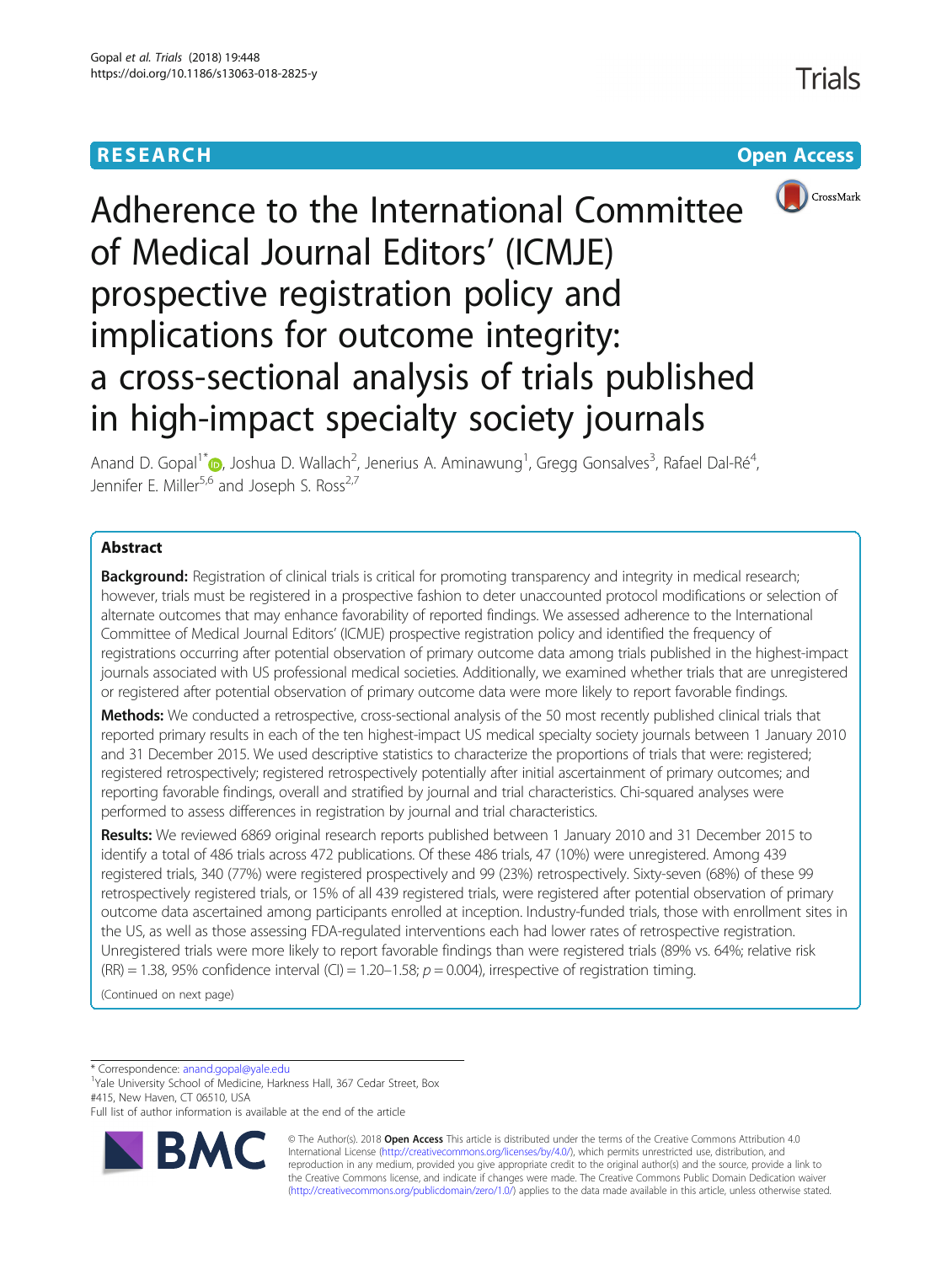# (Continued from previous page)

Conclusions: Adherence to the ICMJE's prospective registration policy remains sub-standard, even in the highest-impact journals associated with US professional medical societies. These journals frequently published unregistered trials and trials registered after potential observation of primary outcome data.

**Keywords:** Trial registration, ICMJE, Selective reporting

# Background

Registration of clinical trials is critical for promoting transparency and integrity in medical research, helping to ensure a complete and unbiased record of all clinical trials  $[1-3]$  $[1-3]$  $[1-3]$  $[1-3]$ . Registration alone, however, is insufficient, as trials must be registered in a prospective fashion to help mitigate selective reporting, which may include addition or removal of outcome measures, preferential publication of statistically significant findings, and modification of which outcome measures were pre-specified as primary [\[4](#page-11-0)].

The International Committee of Medical Journal Editors (ICMJE) adopted a policy to encourage prospective trial registration, mandating that all clinical trials beginning July 2005 register prospectively, at or before the time of first patient enrollment, as a condition for publication in its member journals [[5\]](#page-11-0). Since implementation of this policy, trial registration at [ClinicalTrials.gov,](http://clinicaltrials.gov) the largest international clinical trial registry, and other trial registries has increased substantially [[6\]](#page-11-0). However, a small but notable number of trials remain unregistered, including those that are published [[7](#page-11-0)–[13](#page-11-0)].

Moreover, despite increasing rates of registration, prospective registration of trials is still lacking  $[7, 8, 11-16]$  $[7, 8, 11-16]$  $[7, 8, 11-16]$  $[7, 8, 11-16]$  $[7, 8, 11-16]$  $[7, 8, 11-16]$  $[7, 8, 11-16]$  $[7, 8, 11-16]$ . Although more than 2900 journals support general ICMJE manuscript publication guidelines [\[17\]](#page-11-0), a 2014 survey found that journal editors do not consistently adhere to ICMJE's prospective trial registration policy [\[18,](#page-11-0) [19\]](#page-11-0). Previous research suggests that even in the highest-impact general medical journals, 28% of published trials were registered retrospectively [\[15\]](#page-11-0). In some cases, registration occurred late enough to raise concerns about whether the specified primary outcome measure had been modified after trial inception [[15\]](#page-11-0), as retrospective registration may provide opportunity for unaccounted protocol modifications or selection of alternate outcomes to enhance the favorability of reported findings.

While previous studies of journal adherence to the ICMJE prospective trial registration policy have thus far either focused on the highest-impact general medical journals or sampled within field-specific journals [\[7,](#page-11-0) [8](#page-11-0), [11](#page-11-0)–[15](#page-11-0)], little is known about registration of trials published among high-impact specialty society journals. Specialty society journals, administered by professional organizations (e.g., the American Society of Clinical Oncology), tend to represent the views of their constituent specialists. They publish trials that are of great interest to their respective communities, which influence clinical practice [\[20\]](#page-11-0). Although specialty journals typically have lower impact factors than the highest-impact general medical journals, they are often a preferred source of clinical information and guidelines for specialists [\[21\]](#page-11-0).

To assess trial registration within specialty society journal publications, we constructed a large sample of clinical trials recently published in ten high-impact US specialty society medical journals. We evaluated adherence to ICMJE prospective trial registration policy; identified instances of registration after potential observation of primary outcome data; and determined characteristics associated with prospective registration. We additionally compared registered and published primary outcomes among prospectively and retrospectively registered trials and identified predictors of primary outcome non-discordance. Finally, we examined whether trials that were unregistered or registered after potential observation of primary outcome data were more likely to report favorable study findings.

# Methods

See Additional file [1](#page-10-0) for the study protocol.

# Journal selection

We identified US specialty society medical journals using a list of US-based medical professional organizations associated with any of the specialties registered with the American Board of Medical Specialties [\[22\]](#page-11-0). We searched for additional journals using SCImago Journal & Country Rank listings, adding to our list any journals associated with a US-based medical specialty organization [[23](#page-11-0)]. We selected the ten journals with the highest-impact factors after excluding general practice journals and journals that do not publish clinical trials [\[24\]](#page-11-0). For each journal in our sample, we verified endorsement of trial registration as indicated by a statement on the journal's website or listing of the journal on the ICMJE's catalog of journals that follow its recommendations as a condition for inclusion [\[17\]](#page-11-0).

# Clinical trial sample selection

We reviewed original research articles, including brief reports and communications but not research letters or correspondences, to identify the 50 most recent primary publications of clinical trials in each journal, beginning with articles published in print journal issues in December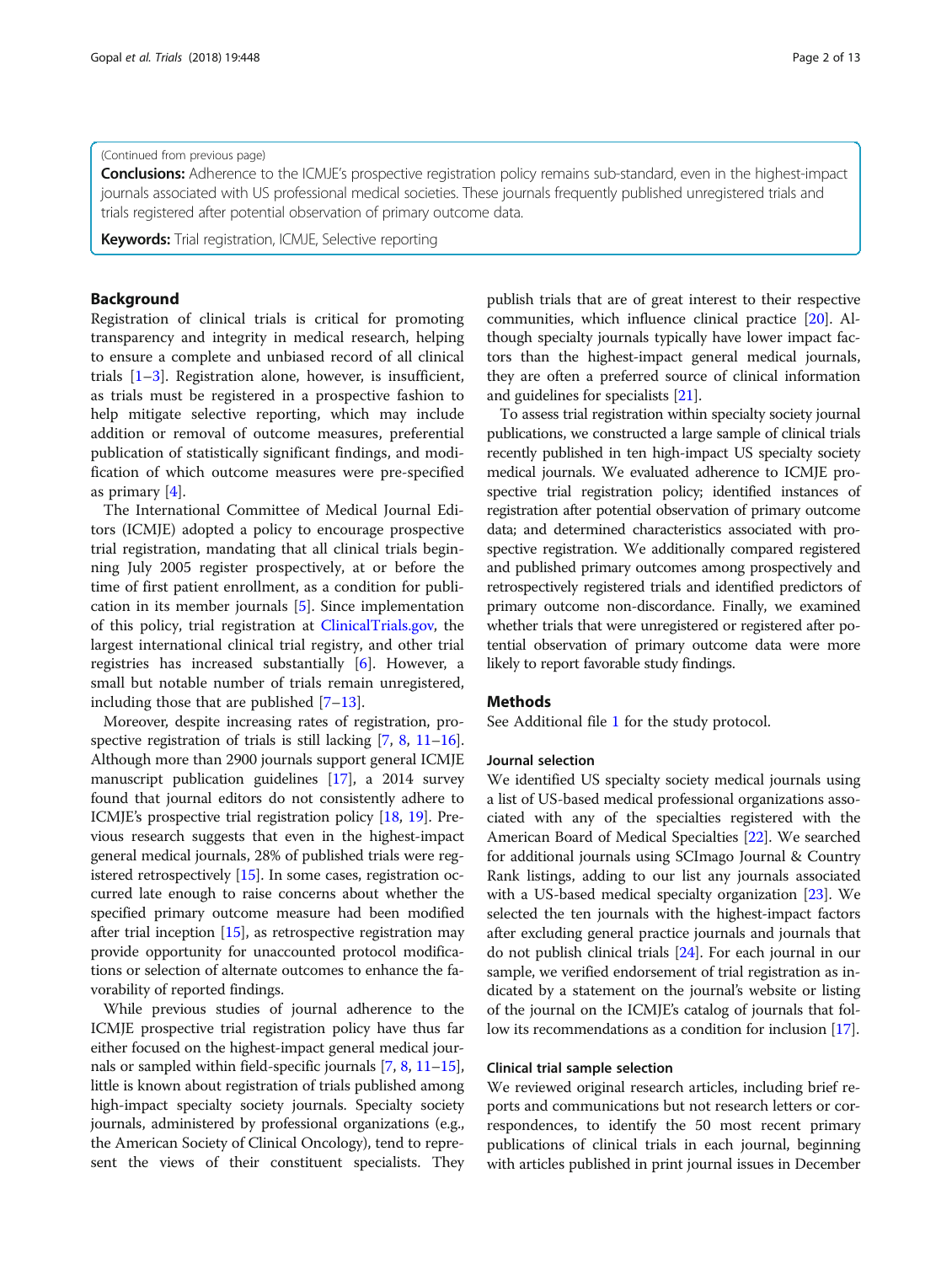2015 and continuing in reverse chronology as far back as January 2010. We used the table of contents of each print journal issue to identify articles for possible inclusion. Clinical trials were systematically identified by screening the article's abstract and, if necessary, the Methods section, for statements meeting the World Health Organization's (WHO) definition of a clinical trial, also used by ICMJE, namely any study that "prospectively assigns people or a group of people to an intervention, with or without concurrent comparison or control groups, to study the cause-and-effect relationship between a health-related intervention and a health outcome" [\[25\]](#page-11-0).

We limited our sample to publications reporting the findings of a trial's primary outcome(s), which is most pertinent to the information contained within its registration, and excluded trials reporting secondary analyses of previously published results, secondary outcomes only, or interim analyses of primary outcomes. We further excluded publications describing phase I trials, as these studies typically do not assess effectiveness and have minimal impact, if any, on clinical practice. We additionally excluded trials beginning prior to July 2005, since trials preceding the ICMJE policy were unlikely to be prospectively registered.

#### Data collection

From trial publications, we extracted information on journal, intervention, allocation, manuscript submission date, enrollment start date, primary outcome(s) with associated findings, and registration number(s) corresponding to the trial(s) reported. To account for the possibility of duplicate registrations, we searched the WHO International Clinical Trials Registry Platform (ICTRP), which aggregates registrations across registries endorsed by WHO, and in turn endorsed by ICMJE, using the reported registration numbers and additionally reviewed registrations for alternate identifiers to determine the earliest registration for each trial. For publications not reporting registration information, we searched the WHO ICTRP platform using search terms pertaining to intervention, first author, senior author, and sponsor to identify unpublished registrations, cross-referencing potential matches against sample size and enrollment criteria. We contacted corresponding authors of unmatched trials for registration information before concluding that the published trial was unregistered.

Using the earliest registration for each trial, we collected registration date, primary outcome submission date, primary completion date, start date, primary outcome(s) at initial registration, enrollment, phase, location, and funding source. We supplemented information on the latter four elements from trial publications when missing from the registry. Among trials we determined to have been first registered at [ClinicalTrials.gov,](http://clinicaltrials.gov) we additionally collected date of original primary outcome submission, which the registry uniquely lists separately from the trial registration date. We categorized intervention, funding source, location, enrollment, and allocation as outlined in Table [1](#page-3-0) for use in pre-specified stratified analyses. We considered interventions involving drugs, devices, or biologicals as regulated by the Food and Drug Administration (FDA).

Data abstractions were performed in tandem by ADG and JAA. Consistency and accuracy were verified through a 10% random sample validation of each investigator's collections. A third author (JDW) repeated all searches for trials that were determined to be unregistered, supplementing with additional searches of the National Institutes of Health (NIH) funding database using grant funding identifiers when listed in publications [\[26](#page-11-0)]. All disagreements were resolved by consensus with input from the senior investigator (JSR).

# Main outcome measures

We first determined whether each trial was registered by ensuring that a corresponding registration record could be located. For registered trials, we next ascertained timeliness of registration by determining whether the trial was registered within 30 days of its enrollment start date. Trials registered greater than 30 days after enrollment initiation were categorized as "retrospective." Although ICMJE policy mandates registration at or before the time of first patient enrollment, we allowed a 30-day grace period between registration and enrollment initiation in order to account for potential flexibility on the part of journal editors with regard to registration timeliness. Further, because the FDA Amendments Act (FDAAA) of 2007 specifically mandates registration within 21 days of first patient enrollment as a legal mandate for studies of therapeutics and devices regulated by FDA, a 30-day window grace period was chosen to accommodate inconsistencies between legal and journal requirements. Month-based representations of dates were recorded as the last day of the corresponding month (i.e., September 2012 was transcribed as 30 September 2012) to conservatively classify registrations as "retrospective." We elected to use enrollment start dates reported in registries as opposed to those reported in publications in our determinations of registration timeliness, as we believed that enrollment start date may not be consistently reported in publications, while, in registries, it is a mandatory registration element and, hence, less easily excluded or otherwise misrepresented.

Among trials registered retrospectively, we established whether registration might have occurred after initial ascertainment of the primary outcome, and hence potentially permitted unaccounted protocol modifications after interim analyses, by comparing the trial's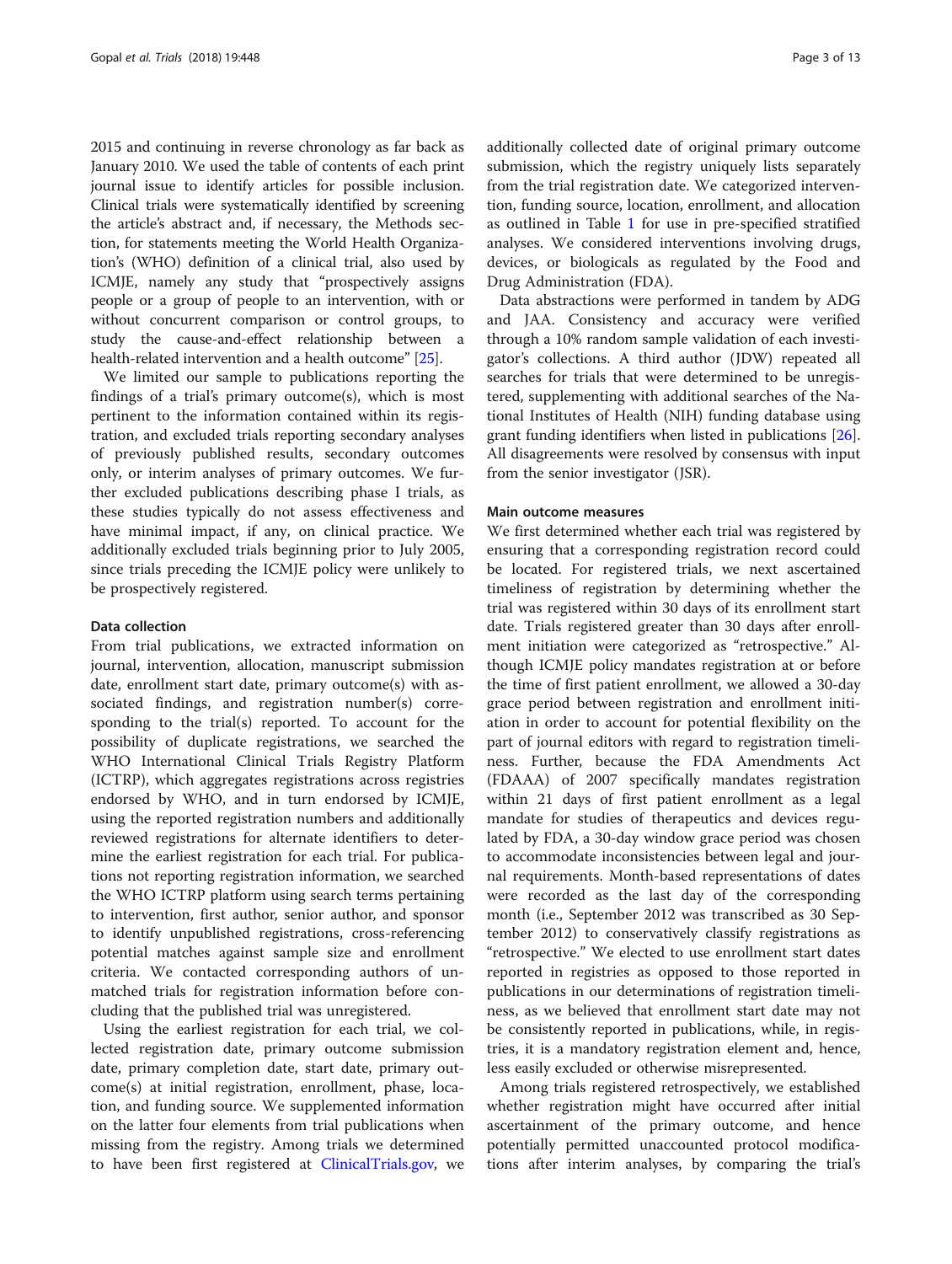<span id="page-3-0"></span>Table 1 Characteristics of clinical trials published in the 10 highest-impact US medical specialty society journals between 1 January 2010 and 31 December 2015 ( $N = 486$ )

|                               | Number | Percentage   |  |  |
|-------------------------------|--------|--------------|--|--|
| Intervention <sup>a</sup>     |        |              |  |  |
| Drug                          | 287    | 59.1         |  |  |
| Device                        | 46     | 9.5          |  |  |
| Vaccine or biological         | 86     | 17.7<br>21.0 |  |  |
| Other                         | 102    |              |  |  |
| Phaseb                        |        |              |  |  |
| Phase II                      | 190    | 39.1         |  |  |
| Phase III                     | 110    | 22.6         |  |  |
| Phase IV                      | 46     | 9.5          |  |  |
| Not listed                    | 153    | 31.5         |  |  |
| Randomization                 |        |              |  |  |
| Yes                           | 372    | 76.5         |  |  |
| <b>No</b>                     | 114    | 23.5         |  |  |
| Funding <sup>c, d</sup>       |        |              |  |  |
| Industry                      | 216    | 44.4         |  |  |
| Non-industry                  | 270    | 55.6         |  |  |
| Enrollment                    |        |              |  |  |
| $\geq 100$                    | 280    | 57.6         |  |  |
| < 100                         | 206    | 42.4         |  |  |
| Location(s)                   |        |              |  |  |
| US only                       | 166    | 34.2         |  |  |
| US and international          | 84     | 17.3         |  |  |
| International only            | 236    | 48.6         |  |  |
| Trial registry <sup>e</sup>   |        |              |  |  |
| ClinicalTrials.gov            | 383    | 87.2         |  |  |
| <b>EU-CTR</b>                 | 76     | 17.3         |  |  |
| <b>ISRCTN</b>                 | 24     | 5.5          |  |  |
| Other registries <sup>f</sup> | 47     | 10.7         |  |  |

<sup>a</sup>Clinical trials may have involved more than one intervention type <sup>b</sup>13 trials were designated as phase II/phase III

Funding information was not reported in the publications of 5 trials, all of which were unregistered; these trials were designated as not reporting industry funding

d<sub>Industry funding includes partial or full support</sub>

e 439 trials were registered. Percentages are expressed based on a denominator of 439. 81 trials were registered in multiple registries, hence percentages may not sum to 100

frOther registries" includes: Australia New Zealand Clinical Trials Register (ANZCTR), Chinese Clinical Trial Registry (ChiCTR), Clinical Trial Registry of India (CTRI), German Clinical Trials Register (DRKS), Japan Pharmaceutical Information Center Clinical Trials Information (JAPIC-CTI), Netherlands Trial Register (NTR), University Hospital Medical Information Network (UMIN) (a Japanese registry)

Abbreviations: EU-CTR European Union Clinical Trials Register,

ISRCTN International Standard Randomized Controlled Trial Network

registration date against the date on which the primary outcome would have been collected for the trial's first enrolled participant(s). For example, a trial with a primary outcome assessing serum creatinine levels at 6 weeks that registered in November 2012 but that began enrolling patients in February 2012 would have been retrospectively registered after observation of the primary outcome among participants enrolled at the trial's initiation. In this case, investigators could have in theory observed primary outcome data for participants that enrolled at trial initiation and modified the trial based on data collected from the trial's first participants. Without information on trial-specific recruitment, however, we cannot comment on how robust or useful this initial primary outcome data may have been in an interim analysis informing post hoc modifications, though we can comment on the theoretical potential for an interim analysis to have occurred in this scenario. In instances where multiple time frames were designated as primary, we based our calculations on the shortest primary outcome time frame specified in the registry. If no time frame was listed in association with the registered primary outcome, we used the time frame described in the trial's publication. We noted cases where the nature of the primary outcome (e.g., median survival) did not permit this determination.

We next compared primary outcomes at initial registration against those specified in publications, excluding any primary outcomes pertaining specifically to safety or tolerability. We classified primary outcomes as discordant or non-discordant. Primary outcome comparisons were performed in a systematic manner across three sequential domains: number of primary outcome(s), definition(s) of primary outcomes, and specified time frame(s) for primary outcome(s) ascertainment. Specifically, we began by first comparing the number of primary outcomes in the initial registration record against the number of outcomes explicitly stated as primary in the publication. If the number of primary outcomes differed, the primary outcomes were classified as discordant. If the number of primary outcomes was the same, we compared the definition of the primary outcome (e.g., all-cause mortality vs. recurrent VTE). If the primary outcomes differed in how they were defined, they were classified as discordant. Because primary outcomes may be registered in varying levels of detail, it may not be possible to know with certainty whether registered and published primary outcomes are truly concordant. Accordingly, we classified registered and published primary outcome definitions as discordant on the basis of explicit known differences in what was specified, rather than focusing on differences in level of specification. For example, if a trial registration specified a primary outcome definition of "anxiety level" and the publication reported a primary outcome definition of "Hamilton Anxiety Rating Scale," we classified these outcome definitions as non-discordant rather than discordant. In not doing so, we sought to avoid classifying primary outcomes as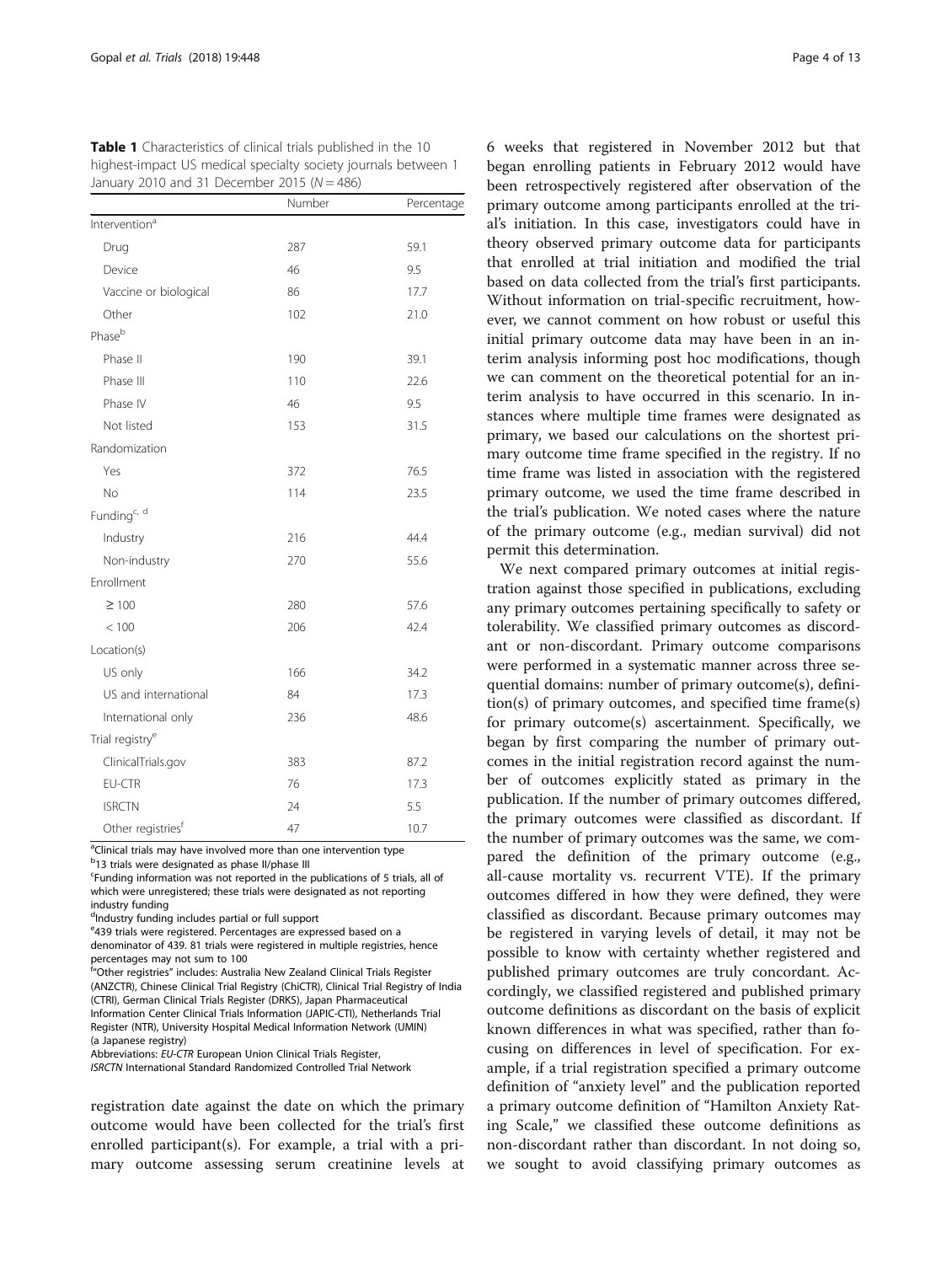discordant based simply on differences in the level of detail provided between registrations and published reports. In cases where the number of registered and published primary outcomes was the same but greater than one, registered and published primary outcome definitions were paired and compared on the basis of clinical judgment with input from the senior investigator. If primary outcome definitions did not differ, we next compared the time frame, if available, at which the primary endpoints were ascertained. If the explicitly stated time frames differed (i.e., 3-month mortality vs. 30-day mortality), these outcomes were classified as discordant. We noted cases where registered outcomes were too poorly specified (e.g., vague study of "efficacy of intervention") to permit comparison. Trials without a designated primary outcome specified in the publication were excluded from outcome comparison analyses.

Finally, we categorized each trial on the basis of its primary outcome findings whenever formal hypothesis testing had been conducted or inferences could be made regarding the statistical significance of reported findings (i.e., inferential studies). By examining trial publications, we determined whether the trial's findings indicated, based on the reported primary outcome(s), that a study intervention was statistically significantly better (i.e., positive), statistically significantly worse (i.e., negative), or not statistically significantly different (i.e., not significant) than a designated comparison (placebo group, active group, or predefined threshold) and classified the overall trial accordingly. For trials that assessed a non-inferiority hypothesis, we considered establishment of non-inferiority to represent a "positive" result and failure to establish non-inferiority a "not significant" result. In instances where more than one primary outcome was reported, we categorized trials with at least one significant primary outcome as "positive" or "negative" on the basis of the statistically significant outcome; trials with mixed findings (some positive and some negative primary outcomes) were classified by prioritizing the results of clinical outcomes over surrogate markers. Trials with mixed all clinical or all surrogate primary outcome results were arbitrated based on the relative importance of the significant outcomes in question. For trials that did not specifically designate a primary outcome, any outcomes reported in the trial's abstract were considered primary and the overall study was categorized using the scheme described previously. Trials that presented analyses in a solely descriptive manner or that lacked a designated comparison against which to judge the statistical significance of reported results were noted as "non-inferential" and excluded from analyses of association. Trials categorized as "positive" were judged to report overall favorable findings, whereas those categorized as "negative" or "not significant" were judged to report overall unfavorable findings.

#### Statistical analysis

We used descriptive statistics to characterize the proportion of trials registered, the proportion registered retrospectively, as well as the proportion registered after initial primary outcome ascertainment, overall, and stratified by specialty journal and trial characteristics. We additionally determined the proportion of trials with non-discordant registered and published primary outcome measures and the proportion reporting favorable findings, overall, and stratified by journal, registration timeliness, intervention, funding source, location, allocation, and enrollment. We used chi-squared testing to assess differences in registration and registration timeliness by journal and by each of the aforementioned trial characteristics. We also used chi-squared testing to assess differences in primary outcome concordance and study findings by journal, trial characteristics, and timeliness of registration. All statistical hypothesis testing was performed using chi-squared analyses with a two-sided type I error level of 0.006 to account for multiple comparisons. Accordingly, all reported  $p$  values correspond to chi-squared testing. We additionally report relative risks (RR) with 95% confidence intervals (CI) for all chi-squared comparisons involving two binary variables. Statistical analyses were performed using JMP Pro Version 11.2.0 (SAS Institute, Inc.).

# Results

# Search results

We reviewed 6869 original research reports published in the period between 1 January 2010 and 31 December 2015 to identify the 50 most recent primary trial publications in each of ten high-impact specialty journals (Fig. [1\)](#page-5-0). Two journals (Annals of Neurology,  $n = 37$ ; Journal of the American Society of Nephrology,  $n = 35$ ) published fewer than 50 eligible primary trial publications in this period. After excluding publications describing phase I trials  $(n = 44)$  and trials initiating enrollment prior to July 2005 ( $n = 60$ ), there were 472 publications reporting the primary results of 486 clinical trials (14 articles described multiple trials).

# Characteristics of eligible trials

Among our final sample of 486 trials, 76% ( $n = 372$ ) were randomized studies (Table [1\)](#page-3-0). Eighty-one percent ( $n =$ 392) assessed interventions involving drugs, devices, or vaccines/biologicals. Forty-four percent received industry funding ( $n = 216$ ), and just over half recruited patients at one or more sites located in the US  $(n = 250; 51\%).$ Phase II designations were most frequent ( $n = 190$ ; 39%). Median enrollment across all trials was 127 participants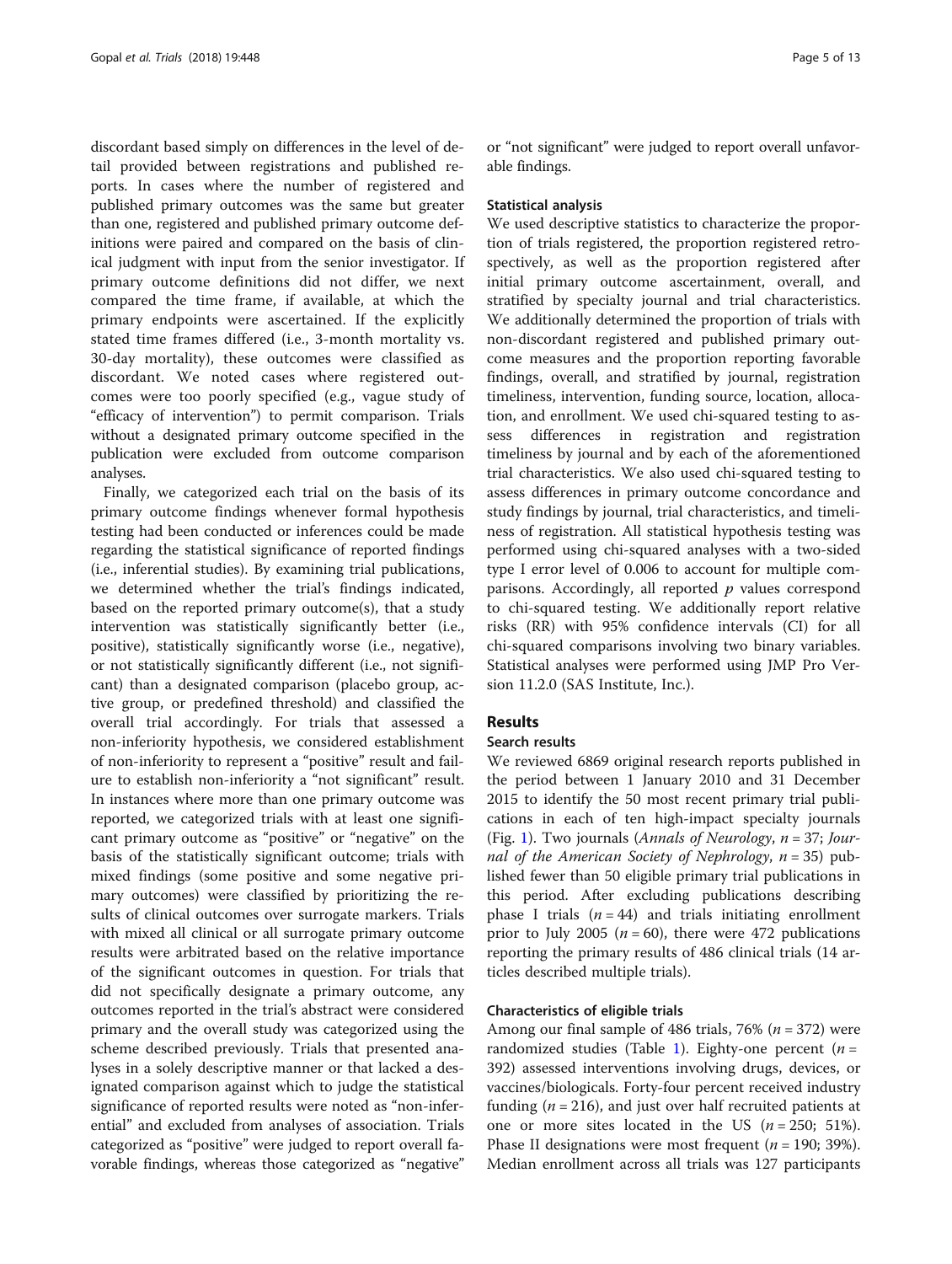<span id="page-5-0"></span>

secondary outcomes, long-term follow-up, interim analyses, pooled analyses, extension trials, and studies utilizing data derived from clinical trials. <sup>b</sup>Includes case reports, case series, modeling studies, and twin studies

(interquartile range (IQR), 49–300). Eighty-nine percent  $(n = 433)$  of trials were published since 2013. The median impact factor among journals in our sample was 12.24 (range, 8.5–21.0).

# Registration

Forty-seven (10%) of the 486 trials were not registered. Two trials (0.4%) reported registration numbers for which a matching registration could not be located. Of 439 registered trials, 33 (8%) did not report a trial registration number in their publication, requiring further searching to identify corresponding registrations records. All registered trials ( $n = 439$ , 100%) were registered in registries endorsed by ICMJE, though duplicate registrations across more than one registry were not uncommon  $(n = 81; 18%)$ . Eighty-seven % of registered trials  $(n = 383)$ were registered at [ClinicalTrials.gov,](http://clinicaltrials.gov) which accounted for 79% of initial trial registrations ( $n = 346$ ).

Specialty journals differed in their rates of trial regis-tration (Table [2\)](#page-6-0) ( $p < 0.001$ ). Annals of Neurology published the greatest proportion of unregistered trials (43%; 16 of 37), accounting for 34% of trials without

registration; in comparison, all trials published in the Journal of Clinical Oncology and Blood, both of which primarily publish oncology trials, were registered. Registration was more frequent among trials involving drugs, devices, or vaccines/biologicals (361 of 392; 92%) compared to those involving other intervention types (78 of 94; 83%), though this did not reach statistical significance  $(RR = 1.11, 95\% \text{ CI} = 1.01 - 1.22; p = 0.007).$ Randomization, larger trial size, enrollment sites in the US, and industry funding were each additionally associated with higher rates of registration (Table [3\)](#page-7-0).

# Timeliness of registration

Among the 439 registered trials, 99 (23%) were registered retrospectively (i.e., at least 30 days after beginning patient enrollment) based on the enrollment start date reported in the registry. The median delay in registration was 8 months (IQR, 5–19; range, 1–88). Sixty-seven (68%) of the 99 retrospectively registered trials, or 15% of all 439 registered trials, were registered after potential observation of primary outcome data after collection of the primary outcome among participants enrolled at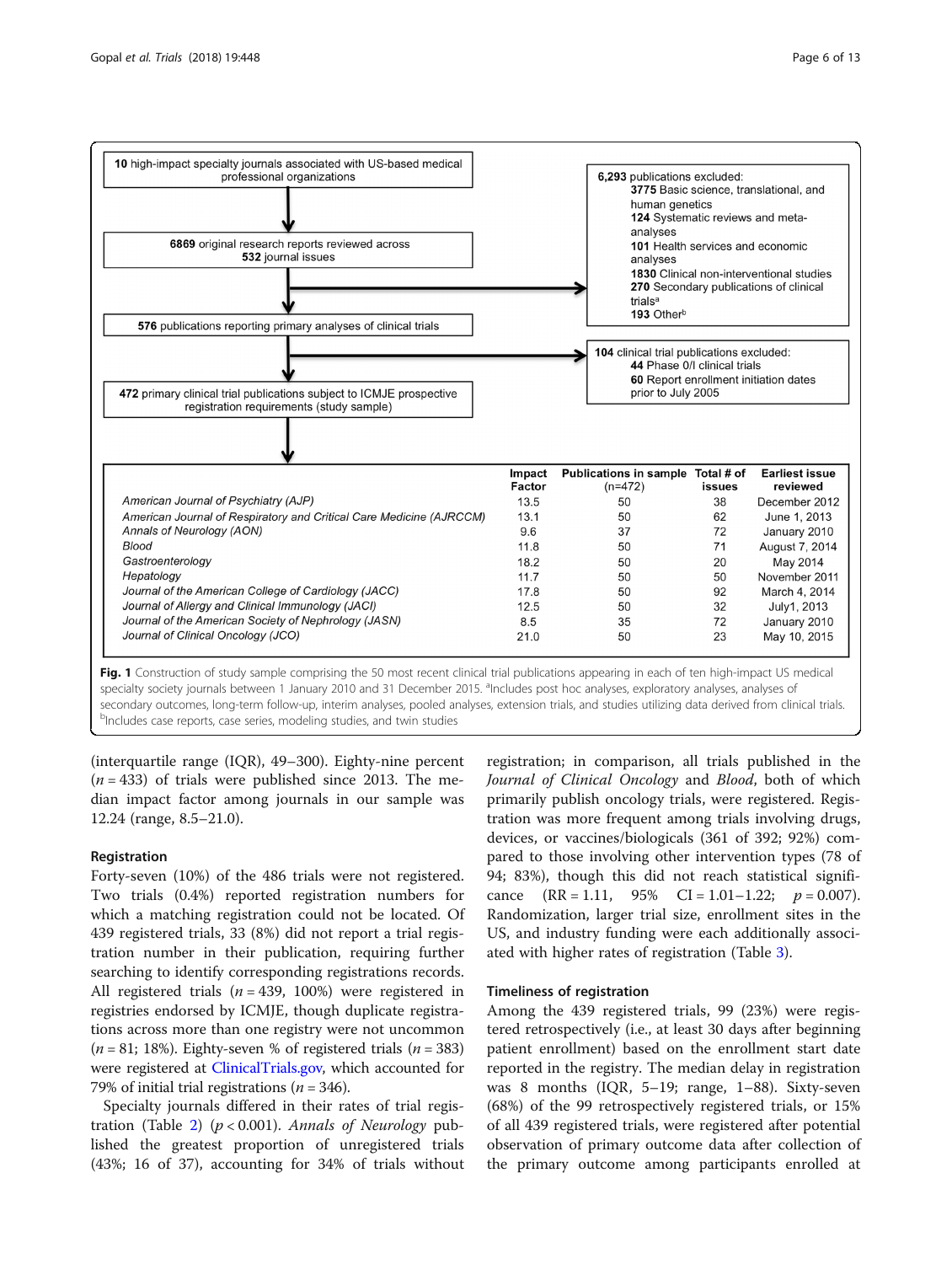|        | Total      | Registration                  |                                     | impact US medical specialty society journals, stratified by journal<br>Timeliness of |                                     |                                                                                        |                                     | Primary outcome            |                                     | Primary outcome results          |                                     |
|--------|------------|-------------------------------|-------------------------------------|--------------------------------------------------------------------------------------|-------------------------------------|----------------------------------------------------------------------------------------|-------------------------------------|----------------------------|-------------------------------------|----------------------------------|-------------------------------------|
|        | (column %) |                               |                                     | registration <sup>a</sup>                                                            |                                     |                                                                                        |                                     | comparison <sup>e</sup>    |                                     |                                  |                                     |
|        |            | Unregistered<br>$(%)^{\circ}$ | Overall<br>chi-squared<br>$p$ value | Retrospective<br>$(96)^c$                                                            | Overall<br>chi-squared<br>$p$ value | Retrospective<br>after<br>initial primary<br>outcome<br>ascertainment<br>$(96)^{c, d}$ | Overall<br>chi-squared<br>$p$ value | Non-discordant<br>$(96)^c$ | Overall<br>chi-squared<br>$p$ value | Favorable<br>$(96)$ <sup>t</sup> | Overall<br>chi-squared<br>$p$ value |
| Total  | 486 (100)  | 47 (9.7)                      | < 0.001                             | 99 (22.6)                                                                            | 0.21                                | 67(15.3)                                                                               | 0.004                               | 249 (56.7)                 | .049                                | 282 (66.4)                       | 0.11                                |
| AЈР    | 52 (10.7)  | 6(11.5)                       |                                     | 15 (32.6)                                                                            |                                     | 14 (30.4)                                                                              |                                     | 17(37.0)                   |                                     | 45 (86.5)                        |                                     |
| AJRCCM | 51 (10.5)  | 4(7.8)                        |                                     | 7(14.9)                                                                              |                                     | 7(14.9)                                                                                |                                     | 28 (59.6)                  |                                     | 29 (60.4)                        |                                     |
| AON    | 37(7.6)    | 16 (43.2)                     |                                     | 5(23.8)                                                                              |                                     | 3(14.3)                                                                                |                                     | 8(38.1)                    |                                     | 24 (72.7)                        |                                     |
| Blood  | 52 (10.7)  | 0(0.0)                        |                                     | 9(17.3)                                                                              |                                     | 4(7.7)                                                                                 |                                     | 26(50.0)                   |                                     | 23 (60.5)                        |                                     |
| Gast.  | 53 (10.9)  | 1(1.9)                        |                                     | 7(13.4)                                                                              |                                     | 7(13.5)                                                                                |                                     | 30 (57.7)                  |                                     | 30(68.2)                         |                                     |
| Hep.   | 50 (10.3)  | 7(14.0)                       |                                     | 9(20.9)                                                                              |                                     | 4(9.3)                                                                                 |                                     | 27(62.8)                   |                                     | 21(60.0)                         |                                     |
| JACI   | 51 (10.5)  | 7(13.7)                       |                                     | 12(27.3)                                                                             |                                     | 5(11.4)                                                                                |                                     | 25 (56.8)                  |                                     | 27(64.3)                         |                                     |
| JCO    | 51 (10.5)  | 0(0.0)                        |                                     | 10 (19.6)                                                                            |                                     | 4(7.8)                                                                                 |                                     | 35 (68.6)                  |                                     | 28 (57.1)                        |                                     |
| JACC   | 50 (10.3)  | 4(8.0)                        |                                     | 16 (34.8)                                                                            |                                     | 15 (32.6)                                                                              |                                     | 34 (73.9)                  |                                     | 30(66.7)                         |                                     |

<span id="page-6-0"></span>Table 2 Registration, timeliness of registration, and primary outcome non-discordance among clinical trials published in 10 highimpact US medical specialty society journals, stratified by journal

<sup>a</sup>Among 439 registered trials, we could not determine timeliness of registration for 2 (1 published in Gastroenterology and the other in JCO), as enrollment start date was missing from registrations. We excluded these 2 trials from analyses of association pertaining to overall timeliness of registration and timeliness of registration relative to initial primary outcome ascertainment

JASN 39 (8.0) 2 (5.1) 9 (24.3) 4 (10.8) 19 (51.4) 25 (64.1)

b Percentages are expressed as fraction of total trials in each row

Percentages are expressed as fraction of registered trials in each row

dDue to the nature of the primary outcome (i.e., median survival), we could not determine if retrospective registration occurred after initial primary outcome ascertainment in 8 cases: 1 in Blood; 1 in Hepatology; 2 in JACI; and 4 in JCO. These trials were excluded from analyses of association pertaining to timeliness of registration relative to initial primary outcome ascertainment

ezo of 439 registered trials did not have a primary outcome designated in their publication and were, therefore, excluded from analyses of association pertaining to primary outcome concordance

f Percentages are expressed as fraction of trials in each journal for which primary outcome favorability could be judged (row totals not shown)

Abbreviations: AJP American Journal of Psychiatry, AJRCCM American Journal of Respiratory and Critical Care Medicine, AON Annals of Neurology, Gast. Gastroenterology, Hep. Hepatology, JACI Journal of Allergy and Clinical Immunology, JCO Journal of Clinical Oncology, JACC Journal of the American College of Cardiology, JASN Journal of the American Society of Nephrology

inception (Table [4\)](#page-8-0). Of 302 trials with a registered primary completion date, 7 (2%) were registered after reported completion of data collection for the trial's primary outcomes. Two (2%) of 88 retrospectively registered trials that listed a manuscript submission date were found to have registered after submission of the manuscript to the publishing journal, though this does not account for retrospective registrations that may have occurred after prior journal submissions to journals that first had an opportunity to consider the trial for publication. Only one (1%) of 99 retrospectively registered trials acknowledged late registration in its publication, attributing the delay to principal investigator oversight and offering access to the original study protocol upon request [\[27\]](#page-11-0).

Journals did not differ significantly in their rates of overall prospective registration ( $p = 0.21$ ), but did differ in their rates of registration before initial primary outcome ascertainment ( $p = 0.004$ ) (Table 2). Trials involving industry funding, enrollment sites in the US, and assessing drugs, devices, or vaccines/biologicals each had higher rates of prospective registration as compared to those without industry funding, enrolling at only non-US sites, and assessing non-regulated interventions (Table [3\)](#page-7-0).

#### Primary outcome concordance

Among the 439 registered trials, 15 (3.4%) failed to register a primary outcome at initial registration, though 14 of these 15 published a primary outcome. Twenty-six trials, nearly all of which ( $n = 25$ ; 96%) registered a primary outcome at initial registration, did not designate one in their publications. Of 413 registered trials designating at least one primary outcome in their publications, 60 % ( $n = 249$ ) published primary outcomes that were non-discordant from those specified at initial registration. Twenty-six percent  $(n = 109)$  published primary outcomes discordant from those initially registered. Seventy-eight (72%) of these 109 discrepancies were based on either the number or definition of primary outcomes, whereas 31 (28%) were based on the specified time frame of primary outcome ascertainment. The remaining 13% (55 of 413) registered initial primary outcomes that were too poorly specified to permit comparison with published outcomes. Among the 346 trials registered first at [ClinicalTrials.gov,](http://clinicaltrials.gov) 19 (5%) trials listed original primary outcome measures that were submitted at least 30 days subsequent to the reported registration date. Seven (37%) of these 19 involved trials whose registration was already retrospective.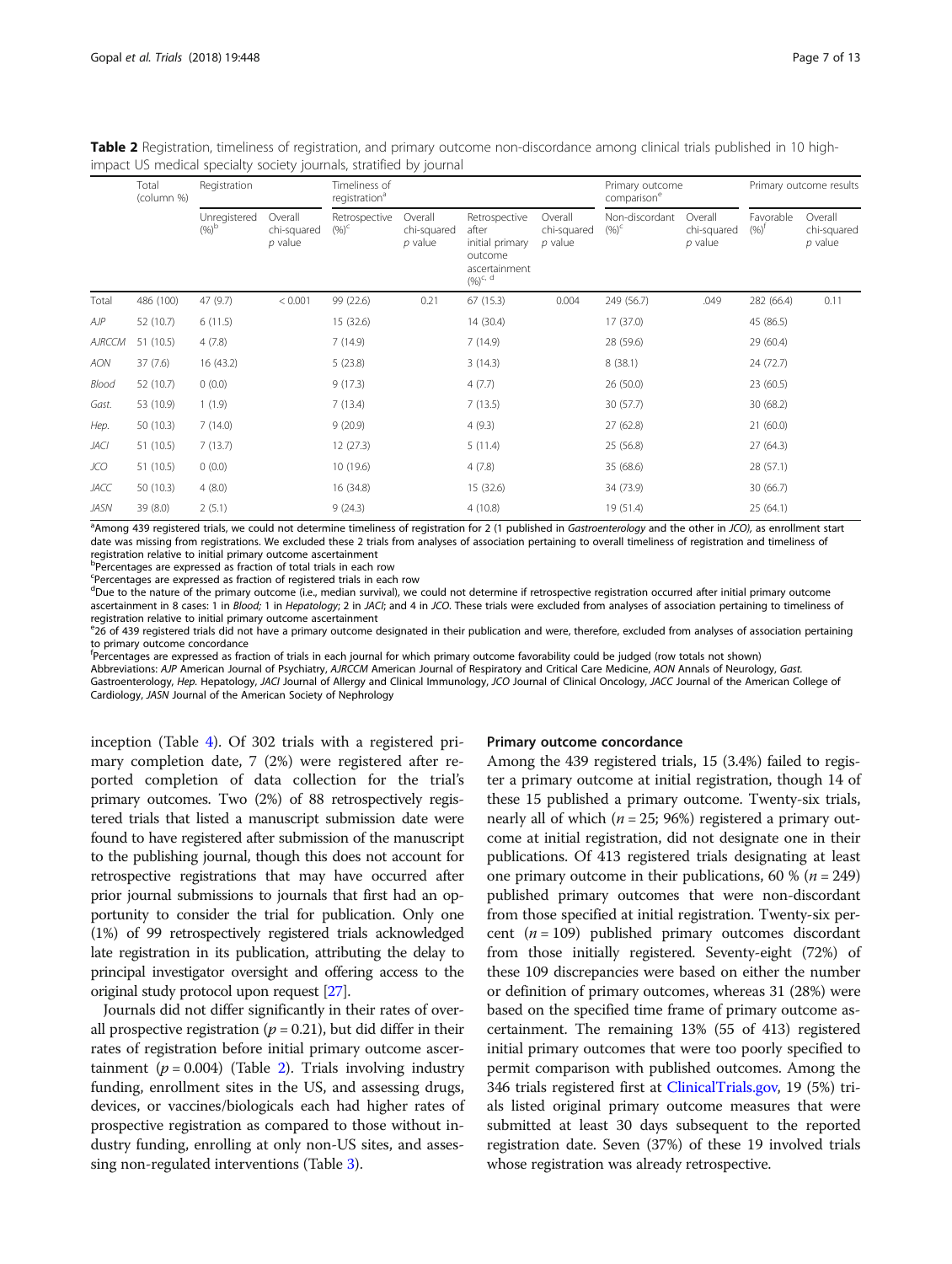<span id="page-7-0"></span>

| Table 3 Registration, timeliness of registration, primary outcome concordance, and study results across clinical trials published in 10 |  |
|-----------------------------------------------------------------------------------------------------------------------------------------|--|
| high-impact US medical specialty society journals, stratified by trial characteristics                                                  |  |

|                         | Total<br>(column %) | Registration                                             |                                          | Timeliness of<br>registration <sup>c, d</sup> |                                          |                                                                                      |                                          | Primary outcome<br>Comparison <sup>g, h</sup> |                                                                     | Primary<br>outcome<br>Results <sup>i</sup> |                                          |
|-------------------------|---------------------|----------------------------------------------------------|------------------------------------------|-----------------------------------------------|------------------------------------------|--------------------------------------------------------------------------------------|------------------------------------------|-----------------------------------------------|---------------------------------------------------------------------|--------------------------------------------|------------------------------------------|
|                         |                     | Unregistered<br>$(96)^{b}$                               | RR (95% CI);<br>chi-squared<br>$p$ value | Retrospective<br>$(9/6)^e$                    | RR (95% CI);<br>chi-squared<br>$p$ value | Retrospective<br>after initial<br>primary<br>outcome<br>ascertainment<br>$(96)$ e, f | RR (95% CI);<br>chi-squared<br>$p$ value | Non-discordant<br>$(96)$ <sup>e</sup>         | RR (95% CI);<br>chi-squared<br>$p$ value                            | Favorable<br>$(96)^{j}$                    | RR (95% CI);<br>chi-squared<br>$p$ value |
| Total                   | 486 (100)           | 47 (9.7)                                                 |                                          | 99 (22.6)                                     |                                          | 67 (15.3)                                                                            |                                          | 249 (56.7)                                    |                                                                     | 282<br>(66.4)                              |                                          |
| Drug/device/ biological |                     |                                                          |                                          |                                               |                                          |                                                                                      |                                          |                                               |                                                                     |                                            |                                          |
| Yes                     | 392 (80.7)          | 31(7.9)                                                  | 0.46<br>$(0.27 - 0.81)$ ;                | 65 (18.0)                                     | 0.42<br>$(0.30 - 0.58);$                 | 42 (11.6)                                                                            | 0.37<br>$(0.24 - 0.57);$                 | 216 (59.8)                                    | 1.36<br>$(1.05 - 1.77)$ ;                                           | 218<br>(64.7)                              | 0.89<br>$(0.77 - 1.03);$                 |
| No                      | 94 (19.3)           | 16 (17.0)                                                | 0.0073                                   | < 0.001<br>34 (43.6)                          | 25 (32.1)                                | < 0.001                                                                              | 33 (42.3)                                | 0.009                                         | 64 (72.7)                                                           | 0.16                                       |                                          |
| Funding <sup>a</sup>    |                     |                                                          |                                          |                                               |                                          |                                                                                      |                                          |                                               |                                                                     |                                            |                                          |
| Industry                | 216 (44.4)          | 11(5.1)                                                  | 0.38<br>$(0.20 - 0.73);$                 | 25 (12.2)                                     | 0.39<br>$(0.26 - 0.58);$                 | 18 (8.8)                                                                             | 0.41<br>$(0.25 - 0.68);$                 | 131 (63.9)                                    | 1.22<br>$(1.04 - 1.42)$ ;                                           | 117<br>(65.7)                              | 0.98<br>$(0.86 - 1.13);$                 |
| Non-industry            | 270 (55.6)          | 0.0023<br>< 0.001<br>74 (31.6)<br>49 (20.9)<br>36 (13.3) | < 0.001                                  | 0.014<br>118 (50.4)<br>165                    |                                          |                                                                                      | 0.82                                     |                                               |                                                                     |                                            |                                          |
|                         |                     |                                                          |                                          |                                               |                                          |                                                                                      |                                          |                                               |                                                                     | (66.8)                                     |                                          |
| Location                |                     |                                                          |                                          |                                               |                                          |                                                                                      |                                          |                                               |                                                                     |                                            |                                          |
| $\geq$ 1 US site        | 250 (51.4)          | 15(6.0)                                                  | 0.44<br>$(0.25 - 0.80);$                 | 35 (14.9)                                     | 0.47<br>$(0.33 - 0.68);$                 | 23 (9.8)                                                                             | 0.44<br>$(0.28 - 0.71);$<br>< 0.001      | 133 (56.6)                                    | 0.94<br>148<br>$(0.80 - 1.10)$ ;<br>(65.8)<br>0.44<br>134<br>(67.0) |                                            | 0.98<br>$(0.86 - 1.12);$                 |
| Non-US                  | 236 (48.6)          | 32 (13.5)                                                | 0.0048                                   | 64 (31.4)                                     | < 0.001                                  | 44 (21.6)                                                                            |                                          | 116 (56.9)                                    |                                                                     | 0.79                                       |                                          |
| Randomized              |                     |                                                          |                                          |                                               |                                          |                                                                                      |                                          |                                               |                                                                     |                                            |                                          |
| Yes                     | 372 (76.5)          | 23(6.2)                                                  | 0.29<br>$(0.17 - 0.50)$                  | 79 (22.6)                                     | 1.02<br>$(0.66 - 1.58);$<br>0.91         | 56 (16.0)                                                                            | 1.30<br>$(0.71 - 2.36);$<br>0.39         | 195 (55.9)                                    | 0.85<br>$(0.72 - 1.02)$ ;                                           | 231<br>(64.0)<br>51 (79.7)                 | 0.80<br>$(0.69 - 0.93);$<br>0.01         |
| No                      | 114 (23.5)          | 24 (21.1)                                                | < 0.001                                  | 20 (22.2)                                     |                                          | 11(12.2)                                                                             |                                          | 54 (60)                                       | 0.10                                                                |                                            |                                          |
| Enrollment              |                     |                                                          |                                          |                                               |                                          |                                                                                      |                                          |                                               |                                                                     |                                            |                                          |
| $\geq 100$              | 280 (57.6)          | 9(3.2)                                                   | 0.17<br>$(0.09 - 0.35);$                 | 58 (21.4)                                     | 0.88<br>$(0.62 - 1.25);$<br>0.49         | 43 (15.9)                                                                            | 1.10<br>$(0.69 - 1.74);$<br>0.69         | 162 (59.8)                                    | 1.06<br>161<br>$(0.90 - 1.25);$<br>0.47<br>121                      | (62.7)                                     | 0.87<br>$(0.76 - 0.99)$ ;<br>0.046       |
| < 100                   | 206 (42.4)          | 38 (18.5)                                                | < 0.001                                  | 41 (24.4)                                     |                                          | 24 (14.3)                                                                            |                                          | 87 (51.8)                                     |                                                                     | (72.0)                                     |                                          |

<sup>a</sup>Trials receiving either full or partial industry support were designated as having received industry funding

b Percentages are expressed as the fraction of total trials in each row

c Trials registered > 30 days after enrollment start were considered to have been registered retrospectively. Note that ICMJE policy mandates registration prior to enrollment start

<sup>d</sup>Among 439 registered trials, we could not determine timeliness of registration for 2 (1 published in Gastroenterology and the other in Journal of Clinical Oncology), as enrollment start date was missing from registrations. We excluded these 2 trials from analyses of association pertaining to overall timeliness of registration and timelines of registration relative to initial primary outcome ascertainment

e<br>Percentages are expressed as the fraction of registered trials (total –kindly advise if my minus sign inclusion here is correct; please alter as need if not unregistered) in each row

<sup>f</sup>Due to the nature of the primary outcome (i.e., median survival), we could not determine if retrospective registration occurred after initial primary outcome ascertainment in 8 cases: 1 in Blood; 1 in Hepatology; 2 in Journal of Allergy and Clinical Immunology; and 4 in Journal of Clinical Oncology. These trials were excluded from analyses of association pertaining to timeliness of registration relative to initial primary outcome ascertainment

<sup>9</sup>Registered and published primary outcomes were considered non-discordant if they did not explicitly differ in any of the following 3 domains: number of outcomes, outcome definition(s), or outcome time frame(s)

<sup>h</sup>26 of 439 registered trials did not have a primary outcome designated in their publication and were, therefore, excluded from analyses of association pertaining to primary outcome comparison

i<br>Primary outcome favorability could not be judged for 61 trials. These trials were excluded from analyses of association pertaining to primary outcome favorability<br>Persontages are expressed as the faction of trials in eac Percentages are expressed as the fraction of trials in each row for which primary outcome favorability could be judged (row totals not shown)

Abbreviations: RR relative risk, CI confidence interval

Among the 249 trials reporting discordant published and registered primary outcomes, 80% ( $n = 198$ ) were registered prospectively; 20% (51 of 249) were retrospectively registered. Neither overall prospective registration (RR = 1.06, 95% CI =  $0.95-1.18$ ;  $p = 0.31$ ) nor registration prior to initial primary outcome ascertainment (RR = 1.05, 95% CI = 0.96– 1.14;  $p = 0.29$ ) was associated with non-discordance between registered and published primary outcomes. Even so, just one of seven trials determined to have been registered after their primary completion date published outcomes non-discordant with those initially registered, despite the significant delay in registration.

# Favorability of trial findings

Among the 486 trials in our sample, 425 (87%) reported primary outcome findings from which inferences about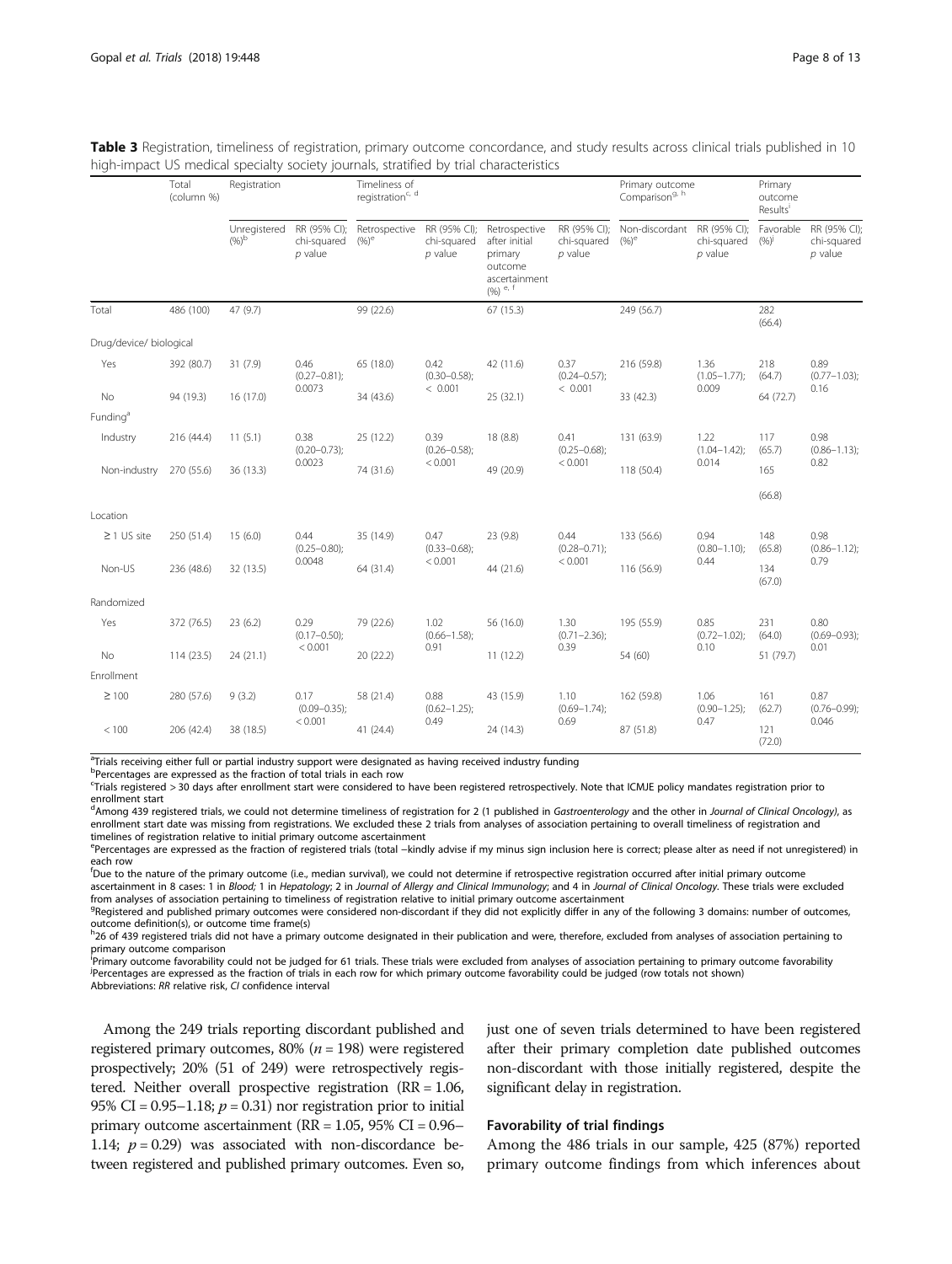| Reference                                                  | Registration<br>no. | Registration<br>date | Enrollment<br>start | Registration<br>delay | Registered primary<br>outcome (time frame)                                 | Registration<br>timing                                            |  |  |  |
|------------------------------------------------------------|---------------------|----------------------|---------------------|-----------------------|----------------------------------------------------------------------------|-------------------------------------------------------------------|--|--|--|
| J Am Soc Nephrol. 2010<br>Jun;21(6):1052-61.               | NCT00426153         | 1/22/2007            | 1/31/2007           | N/A                   | Percentage change in liver<br>volume (12 months)                           | Prospective                                                       |  |  |  |
| J Allergy Clin Immunol.<br>2015 Mar;<br>135(3):670-5.e3.   | NTR2205             | 2/8/2010             | 1/1/2010            | 1 month               | Induced sputum neutrophil and<br>eosinophil percentage counts<br>(9 weeks) | Retrospective                                                     |  |  |  |
| J Allergy Clin Immunol.<br>2015 Apr; 135(4):<br>922-29.e6. | NCT02024659         | 12/27/2013           | 9/30/2010           | 39 months             | Nasal polyp size (2 weeks)                                                 | Retrospective (after initial<br>primary outcome<br>ascertainment) |  |  |  |

<span id="page-8-0"></span>Table 4 Illustrative examples of prospective trial registration, retrospective trial registration, and retrospective registration after initial primary outcome ascertainment

the statistical significance of reported outcomes could be drawn; 61 trials (13%) were non-inferential, including descriptive or single-arm studies without a specified comparator, and could not be judged accordingly. Sixty-six percent ( $n = 282$ ) of the 425 inferential trials reported favorable primary outcome findings. Of 143 (34%) trials reporting unfavorable primary outcome findings, most ( $n = 135$ ; 94%) reported findings that were not significant, while eight (6%) reported negative findings. Unregistered trials were more likely to report favorable findings (31 of 35; 89%) than were registered trials  $(251 \text{ of } 390; 64\%)$   $(RR = 1.38, 95\% \text{ CI} = 1.20 - 1.58;$  $p = 0.004$ ), irrespective of registration timing. Favorable findings reporting appeared to be more frequent among trials potentially vulnerable to unaccounted primary outcome modifications (73 of 96; 76%), which included those that were unregistered and those registered after initial primary outcome ascertainment, compared to those registered prior to initial primary outcome ascertainment (206 of 321; 64%), but our findings did not reach statistical significance (RR = 1.18, 95% CI = 1.03–1.36;  $p = 0.03$ ).

# **Discussion**

Our study of clinical trials recently published in ten high-impact specialty society journals, all requiring trial registration, found that 10% of published trials were unregistered. Moreover, among registered trials, nearly one quarter were registered retrospectively. Of these, more than two thirds, or 15% of all registered trials, were registered after potential observation of primary outcome data, affording opportunity for unaccounted protocol modifications based on potential premature analyses of observed primary outcome data. Irrespective of registration timing, post-registration modifications to primary outcomes were frequent, as 26% of trials published primary outcomes that differed from those specified at initial registration. Finally, unregistered trials reported favorable findings at a higher rate than trials that had registered. The publication of unregistered trials and trials registered after initial primary outcome ascertainment raises concerns about selective reporting and the

integrity of reported outcomes, as these trials are vulnerable to potential changes obscured from public record.

Despite policies to improve registration rates [\[25,](#page-11-0) [28](#page-12-0), [29](#page-12-0)], publication of unregistered trials persists. Our study demonstrates that even the highest-impact journals associated with US professional medical societies publish unregistered trials, albeit some more frequently than others. Consistent with earlier studies  $[7-13]$  $[7-13]$  $[7-13]$  $[7-13]$ , our findings suggest that, more than a decade since implementation of policies designed to promote universal registration, continued efforts are needed to ensure that all trials are registered, even among those that are published. Registration was more frequent among trials assessing FDA-regulated interventions as compared to trials evaluating non-regulated interventions, such as behavioral and procedural interventions, as prior research has suggested [[10](#page-11-0)]. Unlike trials of FDA-regulated interventions, trials evaluating non-regulated interventions are not subject to legal requirements, which may explain observed differences in registration rates. Inconsistencies between legal and ICMJE registration policies may in fact serve as a potential source of confusion to investigators. We additionally noted higher registration rates among larger trials and those receiving industry support. As each of the specialty society journals we assessed requires trial registration, our results indicate that some journals do not consistently adhere to their own registration policies. Prior work indicates that journals may in fact relax their own registration requirements for various reasons, including reluctance to penalize otherwise sound research, apprehension about losing manuscripts to rival journals, and misconceptions about the applicability of registration policies [\[19\]](#page-11-0). Regardless of the rationale, publication of unregistered trials risks dissemination of trials lacking accountability and potentially influenced by selective reporting. Our study and prior work examining cardiovascular clinical trials demonstrate that unregistered trials more fre-quently report favorable findings [\[30\]](#page-12-0), though a recent study examining a large sample of unselected trials found only a marginal association [[31](#page-12-0)]. Nevertheless, stricter adherence to registration policies may help prevent the publication of trials that are selectively reporting results, biasing the medical literature.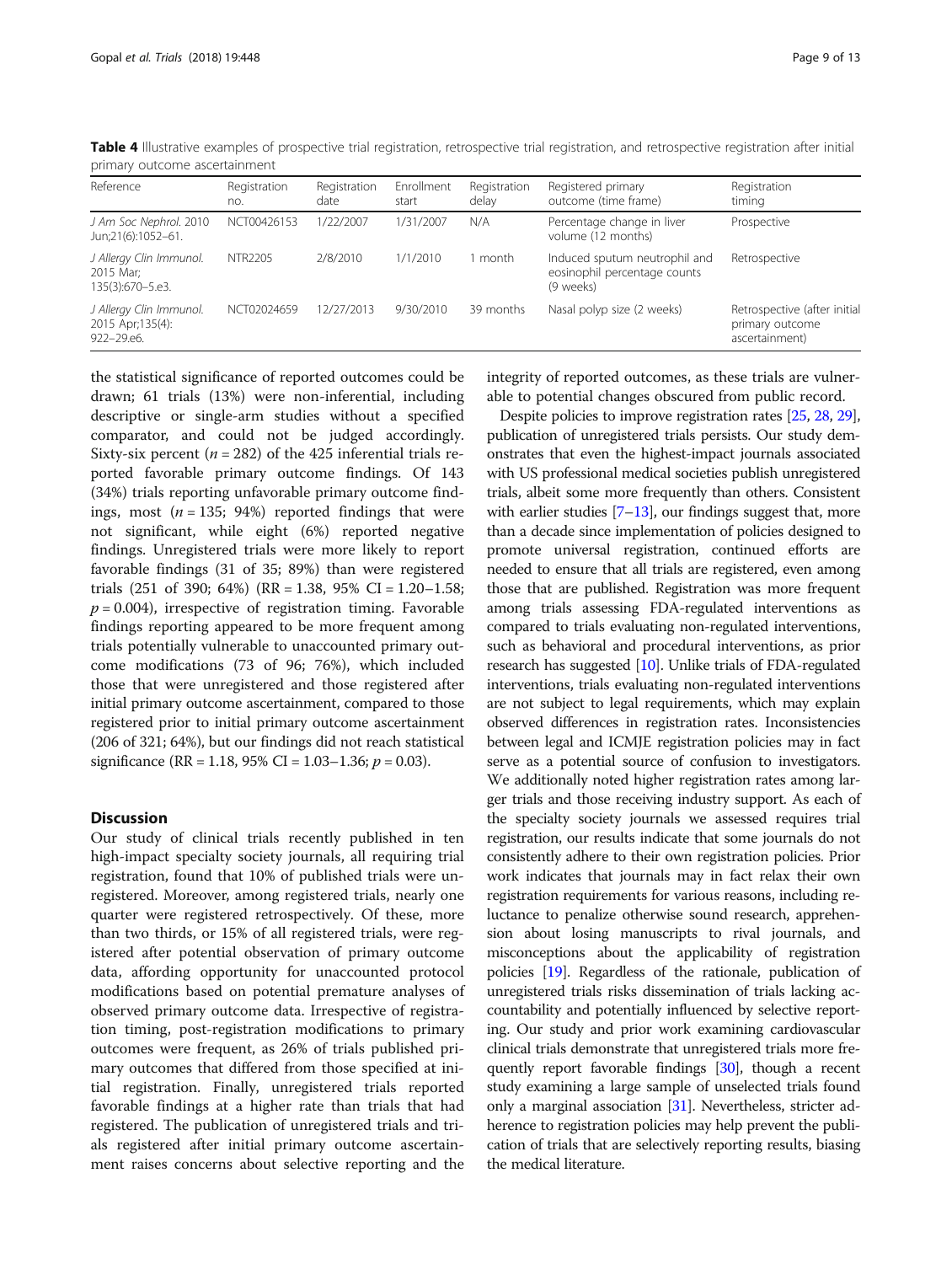While registering trials can help mitigate selective reporting, registration must occur prospectively, in accordance with ICMJE policy, to effectually detect and deter biased reporting. Despite the importance of prospective registration, nearly one in four trials in our sample was published despite having been registered retrospectively. Furthermore, the majority of late registrations were delayed to such a degree after enrollment of the trials' first participants that it could have permitted investigators the opportunity to amend primary outcomes after conducting interim analyses. For trials registered after ascertainment of outcomes, it is nearly impossible to ascertain the degree to which published reports diverge from the original protocol given the potential for modifications occurring covertly pre-registration. While the frequency of post-registration outcome modifications does not appear to depend on the timeliness of trial registration, we cannot comment on the frequency and effects of pre-registration protocol modifications beyond identifying situations in which they could have potentially occurred.

Our findings are consistent with prior research that prospective registration is more frequent among certain trial types, including those involving FDA-regulated interventions and those receiving industry support [[8,](#page-11-0) [15](#page-11-0)]. Compared with existing studies [\[8](#page-11-0), [15,](#page-11-0) [32\]](#page-12-0), however, retrospective registration was overall less frequent in our sample. Notwithstanding the possibility that specialty society journals are in better overall adherence, there are several methodological explanations for this observation, including utilization of each trial's earliest registration record, which is not always reported in publications, application of a 30-day grace period between enrollment initiation and registration, and our conservative treatment of month-based reporting of enrollment start dates to ensure that true prospective registrations were not misclassified. Only one prior study has assessed the timeliness of registration as it relates to its potential effect on reported outcomes, specifically within the context of the six highest-impact general medical journals [[15\]](#page-11-0). While late registration was less frequent among specialty society journals as compared to the general medical journals assessed in the prior study (23% vs. 28%), we observed a higher proportion of late registrations that potentially permitted an opportunity for outcome modification informed by potential interim analyses (15% vs. 8%). Our findings are further consistent with prior research on selective outcome reporting, indicating that discrepancies between registered and published primary outcomes persist among clinical trials [[33](#page-12-0)–[35](#page-12-0)]. A systematic review of studies comparing protocol or registry entries against publications of randomized controlled trials found that 4–50% of trial reports contained evidence of selective reporting involving primary outcomes, a range in line with our observation that 26% of trials published primary outcomes that differed from those specified at initial registration [\[36](#page-12-0)]. No prior study has examined the association between registration timeliness and selective reporting in terms of discordance between registered and published primary outcomes. Our findings suggest that the frequency of primary outcome discordance is not different between prospectively and retrospectively registered trials.

# Implications of study findings

Because journals control the dissemination of research, they are well positioned to help ensure the integrity of published material, which includes adequate and prospective registration of published trials. Specialty society journals, in particular, bear a significant responsibility to this end, as they publish trials that are of great interest and potential influence to their targeted clinical readerships. As part of the peer-review process, journals generally require the disclosure of trial registration information, though discrepancies between registered and reported material do not appear to influence the decision to accept or reject manuscripts [\[37\]](#page-12-0), suggesting that editors may not scrutinize or may choose to disregard discrepancies. If oversight is, in fact, the driver, greater attention paid to trial registration during editorial review may reduce the rate at which potentially biased trials are published, including those that are unregistered or retrospectively registered.

However, while ICMJE policy advocates barring retrospectively registered trials from publication, it acknowledges that editors may judge for themselves the circumstances surrounding late registration and its potential bearing on reported outcomes [\[25\]](#page-11-0). Accordingly, our findings may instead stem from editors deliberately choosing to publish non-compliant trials, which they may do for reasons suggested previously  $[19]$ . A survey of editors from journals endorsing ICMJE guidelines found that two thirds would consider publication of retrospectively registered trials, though just 13% indicated that consideration would be situation-dependent [[18\]](#page-11-0). For journal editors weighing the decision to publish such trials, ascertaining whether registration was sufficiently delayed to have potentially biased the reported results may help guide decisions regarding appropriate exceptions. The significance of study findings should be carefully evaluated in the decision to accept or reject given the potential for bias that exists among unregistered or retrospectively registered trials. If journals elect to move forward with publishing these trials, steps should be taken to ensure that original trial protocols, approved by and obtained directly from Institutional Review Boards, are made publicly available. Additionally, as ICMJE policy suggests, publication of non-compliant trials should be accompanied by published statements explaining why registration did not occur or was delayed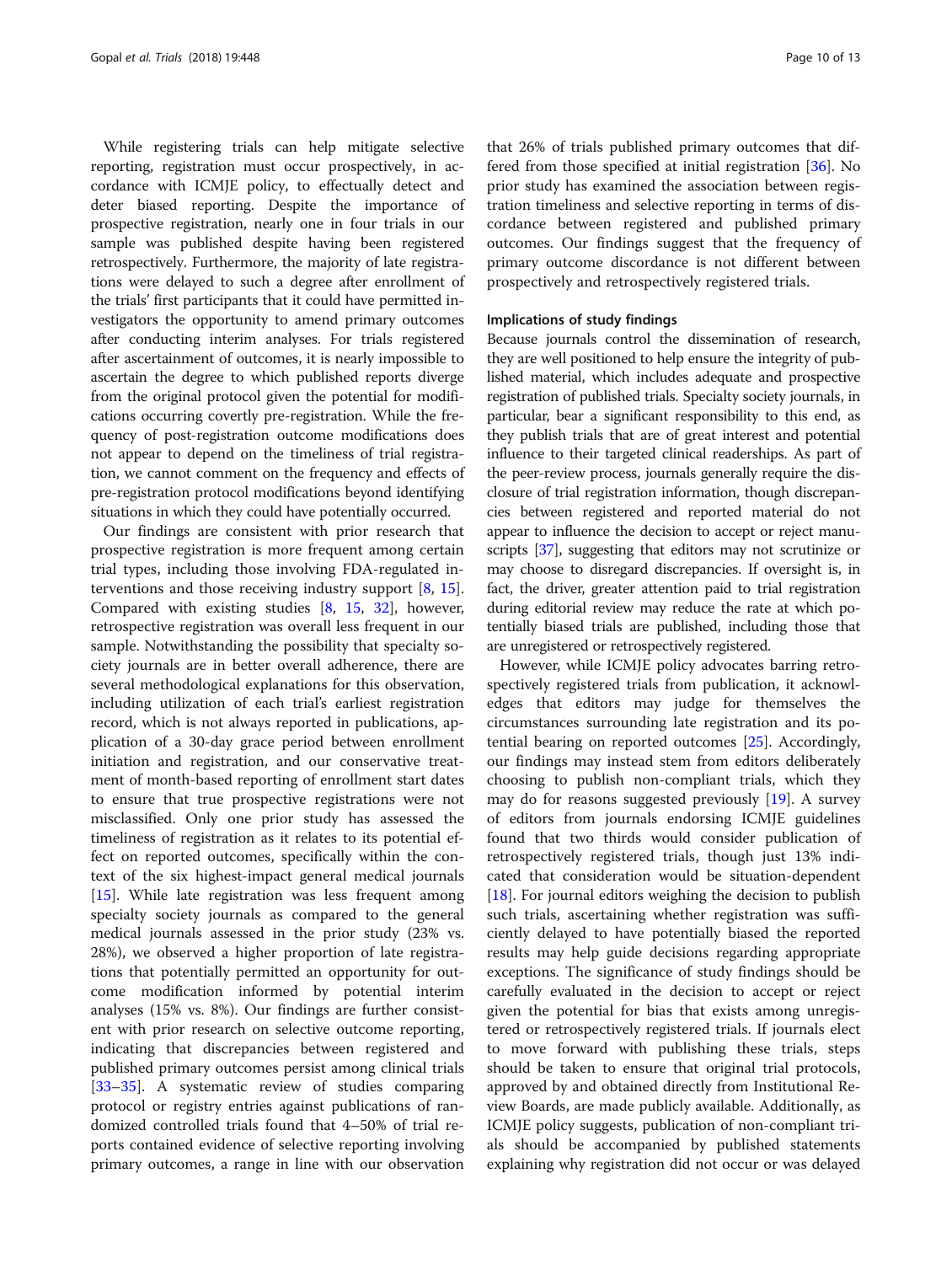<span id="page-10-0"></span>and, further, why journal editors nonetheless judged the trial fit for publication [[25\]](#page-11-0). Just one retrospectively registered trial in our sample addressed its delayed registration, offering to make available its original protocol upon request. While routine posting of original protocols for all trials, regardless of registration compliance, may mitigate concerns regarding biased reporting, such practices are infrequent [[38](#page-12-0)]. Among journals in our sample, only the *Journal of Clinical Oncology* requires submission and publication of trial protocols, albeit only for phase II and III trials [[39\]](#page-12-0).

#### Limitations

Our study has limitations. First, the ICMJE definition of a clinical trial is subject to interpretation, particularly in terms of what constitutes a "health-related intervention" and a "health outcome." ICMJE adopted an expanded clinical trial definition in 2007 clarifying the scope of these terms [[40](#page-12-0)]. Nevertheless, confusion regarding the applicability of registration requirements for interventional clinical studies may exist among investigators and journals editors. While ICMJE believes that investigators should err towards prospectively registering all interventional studies of human subjects in cases of uncertainty [[40\]](#page-12-0), subjectivity in classifying studies as "clinical trials" may have influenced our observed frequency of unregistered trials, particularly in cases where the applicability of the ICMJE definition may not be patent. Second, our analysis does not represent a perfect audit of ICMJE registration policy, given our concession of a 30-day grace period and exclusion of phase I studies. Nevertheless, we aimed to capture the spirit of the policy rather than the strict letter of the law to account for potential flexibility on the part of journals in the case of minimally delayed registrations. Third, our sample by design comprised a group of clinical trials recently published in select high-impact specialty society journals; accordingly, our findings may not be representative of overall trial registration patterns or of all specialty society journals. Nevertheless, we selected the highest-impact specialty journals, the most prestigious in their respective fields, which are expected to adhere to the highest standards of trial registration practices. Fourth, our cross-sectional analysis did not examine potential improvements in trial registration within journals over time nor account for the fact that journals may have adopted the ICMJE's registration policy at different time points since its implementation. Even so, the earliest trials in our sample were published in January 2010, nearly half a decade since the policy went into effect, with 89% of sampled trials being published in a 3-year span since 2013. Finally, our study only assessed frequency of modifications to primary outcomes, though selective reporting may manifest through post-registration protocol modifications to other elements

of trial design, including secondary outcomes and sample size, which we did not examine. Moreover, we were only able to comment on the possibility of retrospective registration to invite unaccounted interim analyses or pre-registration protocol modifications and not on whether such analyses or modifications actually occurred. Such information could only be ascertained through examination of original trial protocols, which are often unavailable and lack complete information [[38\]](#page-12-0). Additionally, how informative interim analyses are, in some cases, depends on the trial's experience of participant accrual, details of which are also generally not readily accessible.

# **Conclusions**

Our large study of clinical trials published in ten high-impact specialty society journals demonstrates that registration of trials continues to fall short of the ICMJE's standards necessary to ensure a complete and unbiased evidence base. Ten percent of published trials were unregistered. Moreover, nearly a quarter of registered trials were registered late, the majority of these after potential observation of primary outcome data, potentially affording investigators the chance to implement modifications potentially informed by collected data. Unregistered trials reported favorable study findings at a higher rate than registered trials, raising concerns that lack of accountability may exert undue influence on reported findings. While journals should generally avoid publishing improperly registered trials, exceptions should be acknowledged, justified, and furthermore accompanied by an evaluation and public posting of the study's original protocol. Greater adherence to the ICMJE's prospective trial registration policy may help reduce the publication of studies failing to meet proper standards and improve the integrity of published trial findings.

# Additional file

[Additional file 1:](https://doi.org/10.1186/s13063-018-2825-y) Study protocol. This file contains the original study protocol in addition to a listing of protocol amendments. (DOCX 156 kb)

# Abbreviations

CI: Confidence interval; FDA: US Food and Drug Administration; ICMJE: International Committee of Medical Journal Editors; ICTRP: International Clinical Trials Registry Platform; RR: Relative risk; WHO: World Health Organization

#### Acknowledgements

The authors would like to thank Alexander R. Bazazi, MD, PhD and Joseph Herrold, MD, MPH for their efforts in drafting earlier versions of the study protocol. Drs. Bazazi and Herrold were not compensated for their contributions to this work.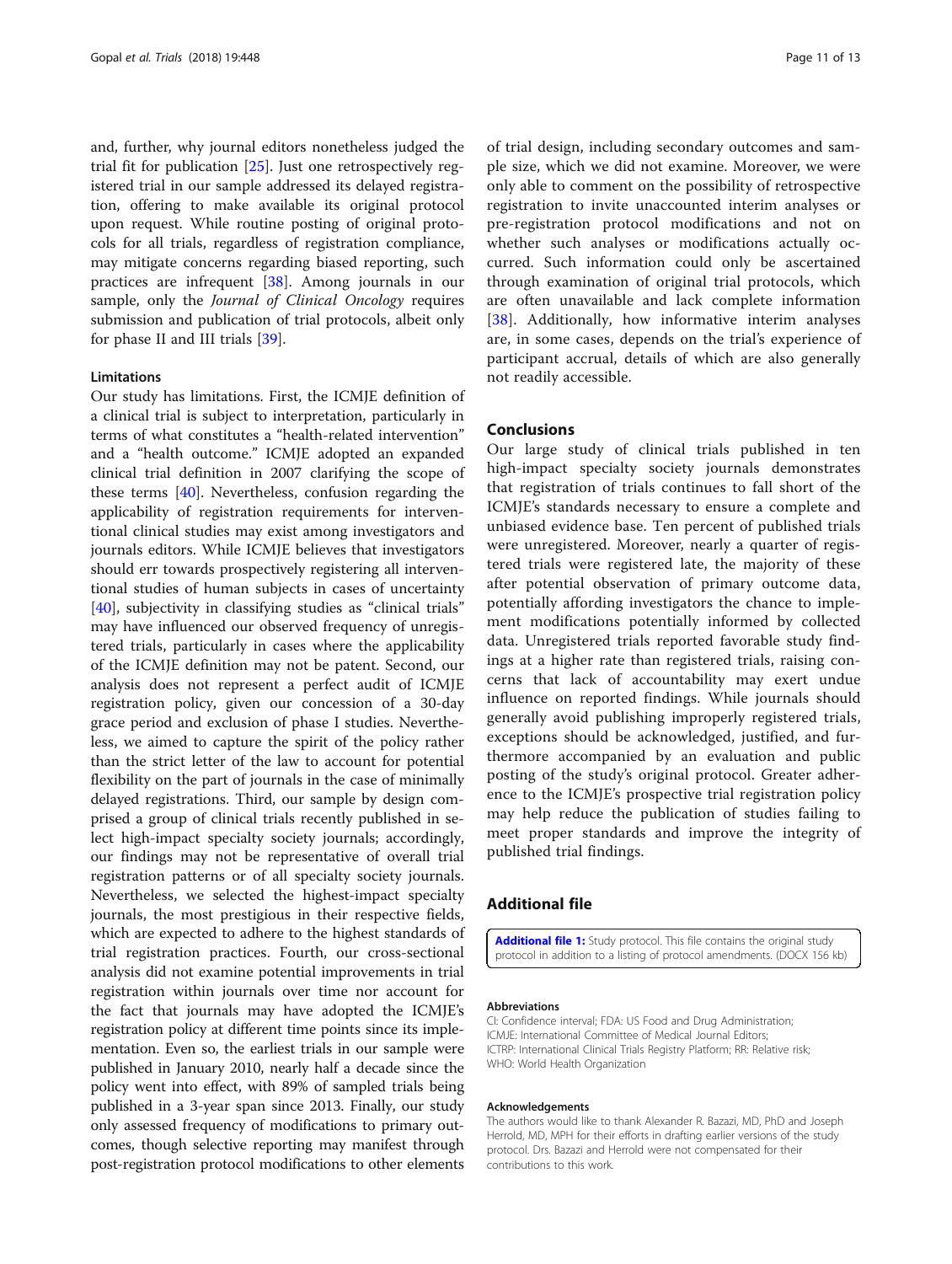### <span id="page-11-0"></span>Funding

This work was supported in part by the Laura and John Arnold Foundation to support the Collaboration for Research Integrity and Transparency (CRIT) at Yale, including JDW, GG, and JSR. JEM also receives support from the Laura and John Arnold Foundation. The Foundation played no role in the design of the study, analysis or interpretation of findings, or drafting the manuscript and did not review or approve the manuscript prior to submission. The authors assume full responsibility for the accuracy and completeness of the ideas presented.

#### Availability of data and materials

Requests for the statistical code and the dataset can be made to the corresponding author at anand.gopal@yale.edu. The dataset will be made available via a publicly accessible repository on publication at the Dryad Digital Repository ([datadryad.org](http://datadryad.org)).

#### Authors' contributions

ADG, JDW, and JSR were responsible for the conception and design of this work. ADG and JA were responsible for the acquisition of data. ADG, JDW, and JSR drafted the manuscript and conducted the statistical analysis. JSR provided supervision. ADG, JDW, JA, GG, RD, JEM, and JSR participated in the analysis and interpretation of the data and critically revised the manuscript for important intellectual content. All authors read and approved the final manuscript.

#### Ethics approval and consent to participate

Not applicable.

#### Consent for publication

Not applicable.

#### Competing interests

ADG receives support through the Yale University School of Medicine Office of Student Research. In addition, JSR receives support through Yale University from Johnson and Johnson to develop methods of clinical trial data sharing, from the Centers of Medicare and Medicaid Services (CMS) to develop and maintain performance measures that are used for public reporting, from Medtronic, Inc. and the Food and Drug Administration (FDA) to develop methods for post-market surveillance of medical devices, from the FDA as part of the Centers for Excellence in Regulatory Science and Innovation (CERSI) program, and from the Blue Cross Blue Shield Association to better understand medical technology evaluation.

# Publisher's Note

Springer Nature remains neutral with regard to jurisdictional claims in published maps and institutional affiliations.

#### Author details

<sup>1</sup>Yale University School of Medicine, Harkness Hall, 367 Cedar Street, Box #415, New Haven, CT 06510, USA. <sup>2</sup>Center for Outcomes Research and Evaluation (CORE), Yale-New Haven Hospital and Collaboration for Research Integrity and Transparency, Yale University, New Haven, CT, USA. <sup>3</sup>Yale School of Public Health, New Haven, CT, USA. <sup>4</sup>Epidemiology Unit, Health Research Institute-Fundación Jiménez Díaz University Hospital, Universidad Autónoma de Madrid, Madrid, Spain. <sup>5</sup>Division of Medical Ethics, Department of Population Health, NYU School of Medicine, New York, NY, USA. <sup>6</sup>Bioethics International, New York, NY, USA. <sup>7</sup>Department of Internal Medicine, Yale University School of Medicine, New Haven, CT, USA.

#### Received: 2 January 2018 Accepted: 27 July 2018 Published online: 23 August 2018

#### References

- 1. Chen R, Desai NR, Ross JS, Zhang W, Chau KH, Wayda B, Murugiah K, Lu DY, Mittal A, Krumholz HM. Publication and reporting of clinical trial results: cross sectional analysis across academic medical centers. BMJ. 2016;352:i637.
- 2. Turner EH, Matthews AM, Linardatos E, Tell RA, Rosenthal R. Selective publication of antidepressant trials and its influence on apparent efficacy. N Engl J Med. 2008;358(3):252–60.
- 3. Hopewell S, Loudon K, Clarke MJ, Oxman AD, Dickersin K. Publication bias in clinical trials due to statistical significance or direction of trial results. Cochrane Db Syst Rev. 2009;1:1-28.
- 4. Chan AW, Hrobjartsson A, Haahr MT, Gotzsche PC, Altman DG. Empirical evidence for selective reporting of outcomes in randomized trials: comparison of protocols to published articles. JAMA. 2004;291(20):2457–65.
- De Angelis C, Drazen JM, Frizelle FA, Haug C, Hoey J, Horton R, Kotzin S, Laine C, Marusic A, Overbeke AJ, et al. Clinical trial registration: a statement from the International Committee of Medical Journal Editors. N Engl J Med. 2004;351(12):1250–1.
- 6. Zarin DA, Tse T, Ide NC. Trial registration at ClinicalTrials.gov between May and October 2005. N Engl J Med. 2005;353(26):2779–87.
- 7. Rayhill ML, Sharon R, Burch R, Loder E. Registration status and outcome reporting of trials published in core headache medicine journals. Neurology. 2015;85(20):1789–94.
- 8. Scott A, Rucklidge JJ, Mulder RT. Is mandatory prospective trial registration working to prevent publication of unregistered trials and selective outcome reporting? An observational study of five psychiatry journals that mandate prospective clinical trial registration. PLoS One. 2015;10(8):e0133718.
- 9. Miller JE, Korn D, Ross JS. Clinical trial registration, reporting, publication and FDAAA compliance: a cross-sectional analysis and ranking of new drugs approved by the FDA in 2012. BMJ Open. 2015;5(11):e009758.
- 10. Dal-Re R, Bracken MB, Ioannidis JP. Call to improve transparency of trials of non-regulated interventions. BMJ. 2015;350:h1323.
- 11. Mann E, Nguyen N, Fleischer S, Meyer G. Compliance with trial registration in five core journals of clinical geriatrics: a survey of original publications on randomised controlled trials from 2008 to 2012. Age Ageing. 2014;43(6):872–6.
- 12. Huser V, Cimino JJ. Evaluating adherence to the International Committee of Medical Journal Editors' policy of mandatory, timely clinical trial registration. J Am Med Inform Assoc. 2013;20(e1):e169–74.
- 13. Jones CW, Platts-Mills TF. Quality of registration for clinical trials published in emergency medicine journals. Ann Emerg Med. 2012;60(4):458–464.e451.
- 14. Harriman SL, Patel J. When are clinical trials registered? An analysis of prospective versus retrospective registration. Trials. 2016;17:187.
- 15. Dal-Re R, Ross JS, Marusic A. Compliance with prospective trial registration guidance remained low in high-impact journals and has implications for primary end point reporting. J Clin Epidemiol. 2016;75:100–7.
- 16. Gill CJ. How often do US-based human subjects research studies register on time, and how often do they post their results? A statistical analysis of the ClinicalTrials.gov database. BMJ Open. 2012;2(4) [https://doi.org/10.1136/](https://doi.org/10.1136/bmjopen-2012-001186) [bmjopen-2012-001186.](https://doi.org/10.1136/bmjopen-2012-001186)
- 17. Journals Following the ICMJE Recommendations. [http://www.icmje.org/](http://www.icmje.org/journals-following-the-icmje-recommendations) [journals-following-the-icmje-recommendations/.](http://www.icmje.org/journals-following-the-icmje-recommendations)
- 18. Hooft L, Korevaar DA, Molenaar N, Bossuyt PM, Scholten RJ. Endorsement of ICMJE's clinical trial registration policy: a survey among journal editors. Neth J Med. 2014;72(7):349–55.
- 19. Wager E, Williams P. "Hardly worth the effort?" Medical journals' policies and their editors' and publishers' views on trial registration and publication bias: quantitative and qualitative study. BMJ. 2013;347:f5248.
- 20. McKibbon KA, Haynes RB, McKinlay RJ, Lokker C. Which journals do primary care physicians and specialists access from an online service? J Med Lib Assoc. 2007;95(3):246–54.
- 21. Jones TH, Hanney S, Buxton MJ. The role of the National General Medical Journal: surveys of which journals UK clinicians read to inform their clinical practice. Medicina clinica. 2008;131(Suppl 5):30–5.
- 22. Specialty and Subspecialty Certificates. [http://www.abms.org/member](http://www.abms.org/member-boards/specialty-subspecialty-certificates)[boards/specialty-subspecialty-certificates/](http://www.abms.org/member-boards/specialty-subspecialty-certificates).
- 23. Scimago Journal & Country Rank. <http://www.scimagojr.com/journalrank.php>.
- 24. InCites Journal Citation Reports [https://jcr.incites.thomsonreuters.com/](https://jcr.incites.thomsonreuters.com/JCRJournalHomeAction.action?SID=B1-m5x2Fuhhulok2QSvoFJGNsabHTxxPeJx2ByEV-18x2dFzQ5x2FLIa0nLXs0XqhOfBNgx3Dx3DM0AGXpKz5WoNuS42BP6VjQx3Dx3D-YwBaX6hN5JZpnPCj2lZNMAx3Dx3D-jywguyb6iMRLFJm7wHskHQx3Dx3D&SrcApp=IC2LS&Init=Yes) [JCRJournalHomeAction.action?SID=B1](https://jcr.incites.thomsonreuters.com/JCRJournalHomeAction.action?SID=B1-m5x2Fuhhulok2QSvoFJGNsabHTxxPeJx2ByEV-18x2dFzQ5x2FLIa0nLXs0XqhOfBNgx3Dx3DM0AGXpKz5WoNuS42BP6VjQx3Dx3D-YwBaX6hN5JZpnPCj2lZNMAx3Dx3D-jywguyb6iMRLFJm7wHskHQx3Dx3D&SrcApp=IC2LS&Init=Yes) [m5x2Fuhhulok2QSvoFJGNsabHTxxPeJx2ByEV-](https://jcr.incites.thomsonreuters.com/JCRJournalHomeAction.action?SID=B1-m5x2Fuhhulok2QSvoFJGNsabHTxxPeJx2ByEV-18x2dFzQ5x2FLIa0nLXs0XqhOfBNgx3Dx3DM0AGXpKz5WoNuS42BP6VjQx3Dx3D-YwBaX6hN5JZpnPCj2lZNMAx3Dx3D-jywguyb6iMRLFJm7wHskHQx3Dx3D&SrcApp=IC2LS&Init=Yes)[18x2dFzQ5x2FLIa0nLXs0XqhOfBNgx3Dx3DM0AGXpKz5WoNuS](https://jcr.incites.thomsonreuters.com/JCRJournalHomeAction.action?SID=B1-m5x2Fuhhulok2QSvoFJGNsabHTxxPeJx2ByEV-18x2dFzQ5x2FLIa0nLXs0XqhOfBNgx3Dx3DM0AGXpKz5WoNuS42BP6VjQx3Dx3D-YwBaX6hN5JZpnPCj2lZNMAx3Dx3D-jywguyb6iMRLFJm7wHskHQx3Dx3D&SrcApp=IC2LS&Init=Yes) [42BP6VjQx3Dx3D-YwBaX6hN5JZpnPCj2lZNMAx3Dx3D](https://jcr.incites.thomsonreuters.com/JCRJournalHomeAction.action?SID=B1-m5x2Fuhhulok2QSvoFJGNsabHTxxPeJx2ByEV-18x2dFzQ5x2FLIa0nLXs0XqhOfBNgx3Dx3DM0AGXpKz5WoNuS42BP6VjQx3Dx3D-YwBaX6hN5JZpnPCj2lZNMAx3Dx3D-jywguyb6iMRLFJm7wHskHQx3Dx3D&SrcApp=IC2LS&Init=Yes)[jywguyb6iMRLFJm7wHskHQx3Dx3D&SrcApp=IC2LS&Init=Yes.](https://jcr.incites.thomsonreuters.com/JCRJournalHomeAction.action?SID=B1-m5x2Fuhhulok2QSvoFJGNsabHTxxPeJx2ByEV-18x2dFzQ5x2FLIa0nLXs0XqhOfBNgx3Dx3DM0AGXpKz5WoNuS42BP6VjQx3Dx3D-YwBaX6hN5JZpnPCj2lZNMAx3Dx3D-jywguyb6iMRLFJm7wHskHQx3Dx3D&SrcApp=IC2LS&Init=Yes)
- 25. International Committee of Medical Journal Editors. Clinical Trial Registration. [http://icmje.org/recommendations/browse/publishing-and](http://icmje.org/recommendations/browse/publishing-and-editorial-issues/clinical-trial-registration.html)[editorial-issues/clinical-trial-registration.html.](http://icmje.org/recommendations/browse/publishing-and-editorial-issues/clinical-trial-registration.html)
- 26. National Institutes of Health (NIH) Research Portfolio Online Reporting Tools (RePORTER) Database. [https://projectreporter.nih.gov/reporter.cfm.](https://projectreporter.nih.gov/reporter.cfm)
- 27. Rudd MD, Bryan CJ, Wertenberger EG, Peterson AL, Young-McCaughan S, Mintz J, Williams SR, Arne KA, Breitbach J, Delano K, et al. Brief cognitivebehavioral therapy effects on post-treatment suicide attempts in a military sample: results of a randomized clinical trial with 2-year follow-up. Am J Psychiatry. 2015;172(5):441–9.